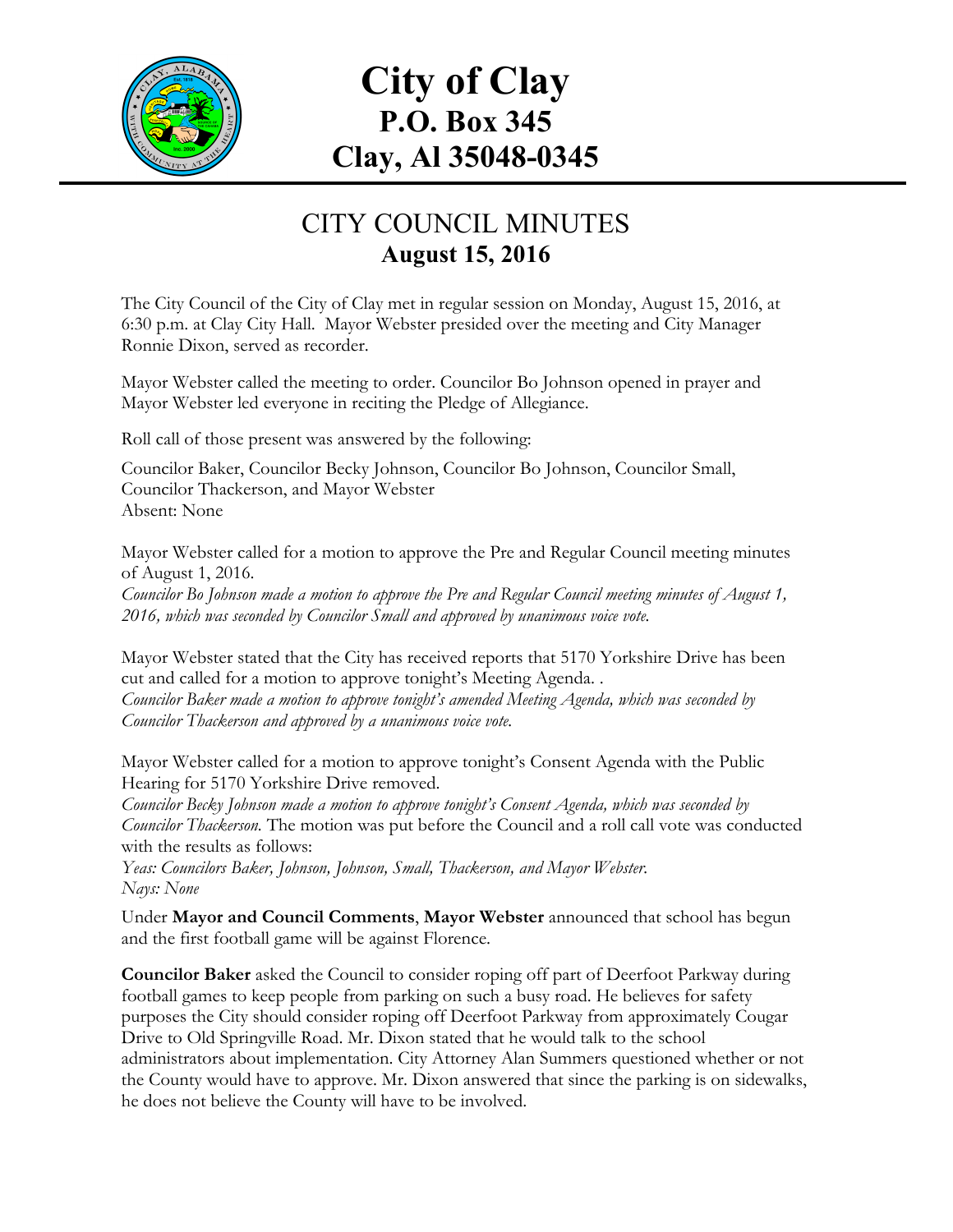

### **CITY OF CLAY CITY COUNCIL MINUTES August 15, 2016**

**Councilor Becky Johnson** reported that the City has paid \$35,000.00 to Clay Chalkville High School, \$18,000.00 to Clay Chalkville Middle School, and \$18,000.00 to Clay Elementary School in August. She announced that the monthly grants will begin next month and that she is working on an application form. Councilor Johnson reviewed the supplies purchased from recent grant winners.

**Councilor Bo Johnson** thanked everyone who helped make the movie nights successful.

**Councilor Small** had nothing new to report.

**Councilor Thackerson** had nothing new to report.

Under **Reading of Petitions, Applications, Complaints, Appeals, Communications, etc.,** Mayor Webster announced that there were none.

Under the **City Manager's Report**, Mr. Dixon opened the bids for demolition of 7535 Old Springville Road and read them aloud as follows: Curtis White Company - \$16,221.00 Milam & Co - \$18,924.00 Trinity Contractors - \$21,394.00 TUC Pipeline - \$12,700.00

Mr. Dixon reported the account balances in the General Fund = \$449,530.27; Contractors Bond =  $$146,329.88$ ; Capital Improvement Fund =  $$489,249.16$ ; 4 & 5 Cent Gasoline Fund = \$118,610.09; 7 Cent Gasoline Fund = \$69,330.61; Building Fund = \$200,000.00; Paving Supplement Fund = \$325,000.00; Contingency Fund = \$1,000,000.00; BBT Fund= \$86,875.14; Ballpark Registration Income =  $$86,875.14$ ; and Ballpark Sports Expense =  $$68,263.59$ ). Mr. Dixon noted that the BBT Fund contains a typo and has approximately \$36,000.00 in it.

Mr. Dixon reminded everyone that municipal elections will be held on August 23, 2016. The polling location is the Community Center and it will be open for voting from 7:00 am until 7:00 pm. He announced two candidate forums on Tuesday, August 16, 2016.

Under the **Public Hearing,** Mayor Webster introduced the Public Hearing for weed abatement at the following addresses: 6734 Old Springville Road 6740 Ambassador Drive 7510 Hines Lane 5118 Rick Drive 5206 Yorkshire Drive Mayor Webster asked if there was anyone present who wished to speak for or against this abatement and there was no response.

Under **Resolutions, Ordinances, Orders and Other Business** Mayor Webster called for a motion to enter into Unanimous Consent.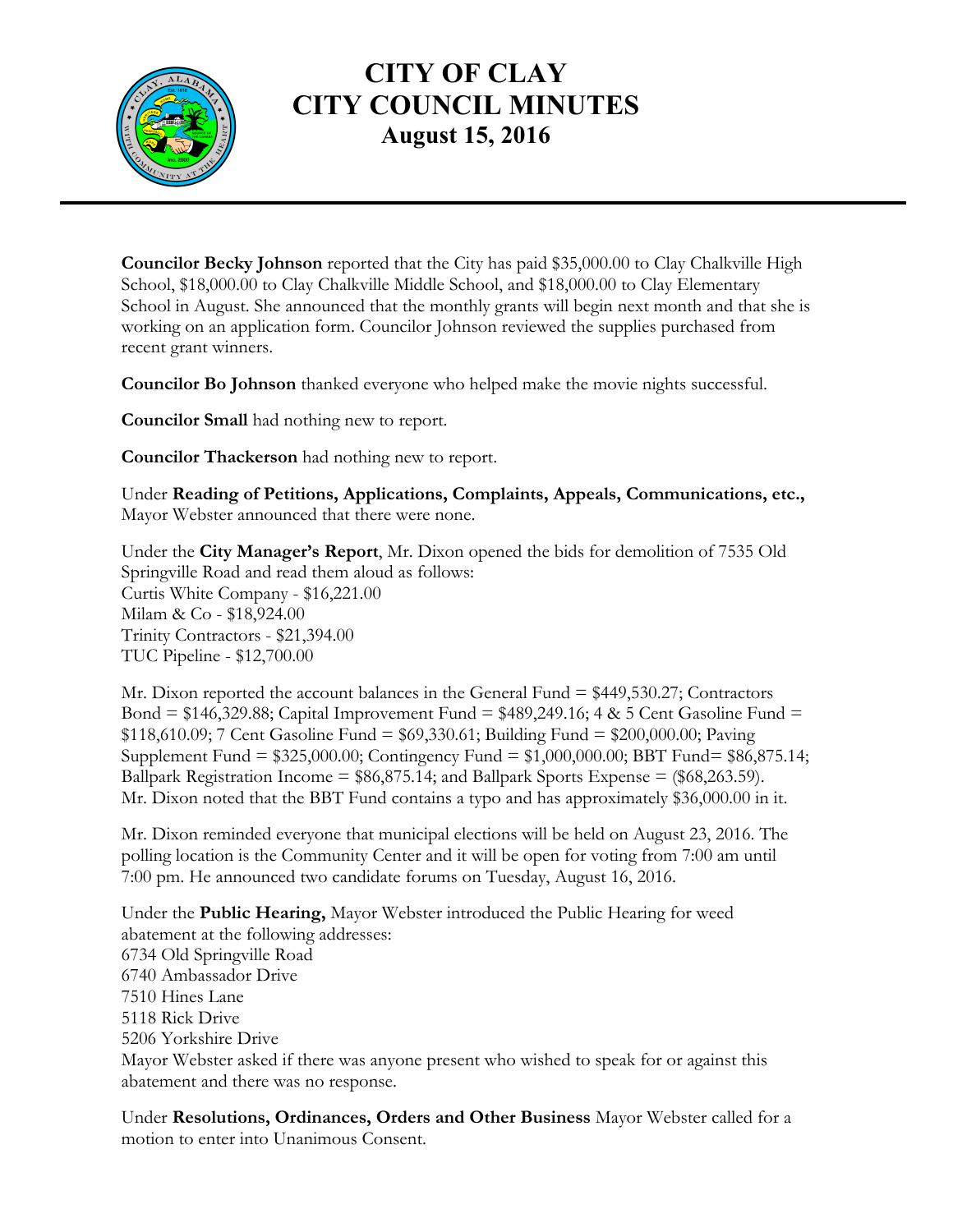

### **CITY OF CLAY CITY COUNCIL MINUTES August 15, 2016**

*Councilor Small made a motion to suspend the regular rules of order and enter into Unanimous Consent, which was seconded by Councilor Baker.* The motion was put before the Council and a roll call vote was conducted with the results as follows:

*Yeas: Councilors Baker, Johnson, Johnson, Small, Thackerson, and Mayor Webster. Nays: None*

Mayor Webster introduced Resolution 2016-38, A Resolution Authorizing the Elimination of a Nuisance Upon Private Property, which was read by City Manager Ronnie Dixon. *Councilor Small made a motion to approve Resolution 2016-38, which was seconded by Councilor Baker.* The motion was put before the Council and a roll call vote was conducted with the results as follows:

*Yeas: Councilors Baker, Johnson, Johnson, Small, Thackerson, and Mayor Webster. Nays: None*

Mayor Webster introduced Resolution 2016-39, A Resolution Authorizing the Elimination of a Nuisance Upon Private Property, which was read by City Manager Ronnie Dixon. *Councilor Small made a motion to approve Resolution 2016-39, with the address 5170 Yorkshire Drive stricken from the Resolution, which was seconded by Councilor Bo Johnson.* The motion was put before the Council and a roll call vote was conducted with the results as follows: *Yeas: Councilors Baker, Johnson, Johnson, Small, Thackerson, and Mayor Webster. Nays: None*

Mayor Webster introduced Resolution 2016-40, A Resolution Amending Resolution 2016-35, which was read by City Manager Ronnie Dixon.

*Councilor Small made a motion to approve Resolution 2016-40, which was seconded by Councilor Baker.* The motion was put before the Council and a roll call vote was conducted with the results as follows:

*Yeas: Councilors Baker, Johnson, Johnson, Small, Thackerson, and Mayor Webster. Nays: None*

Mayor Webster an end to Unanimous Consent and called for **Public Comments** and there was no response.

Mr. Dixon announced that the City has purchased flag poles to be erected ta the library in response to a public comment at the last meeting.

Mayor Webster announced that the next City Council meeting will take place on Tuesday, September 6, 2016, at 6:30 pm.

*Councilor Baker made a motion to adjourn which was seconded by Councilor Small and approved by a unanimous vote.*

The City Council adjourned at 6:53 pm.